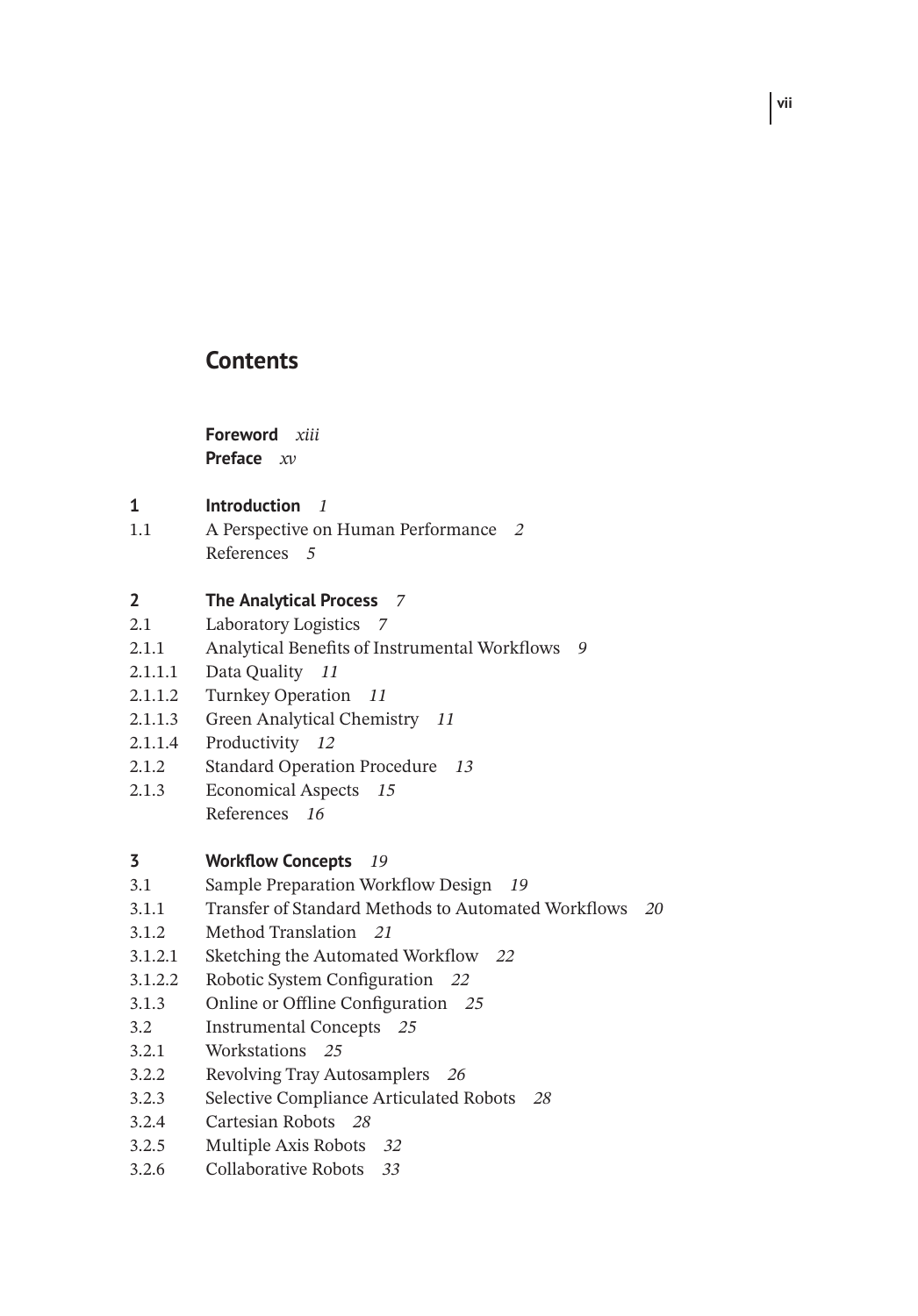- 3.3 Sample Processing *35*
- 3.3.1 Sequential Sample Preparation *35*
- 3.3.2 Prep-ahead Mode *35*
- 3.3.3 Incubation Overlapping *36*
- 3.3.4 Batch Processing *36*
- 3.3.5 Parallel Processing Workflows *38*
- 3.3.6 Sample Identification *38*
- 3.3.6.1 Barcodes *38*
- 3.3.6.2 Radio-Frequency Identification Chips *40*
- 3.4 Tool Change *41*
- 3.4.1 Manual Tool Change *41*
- 3.4.2 Automated Tool Change *42*
- 3.4.3 Tool Identification *44*
- 3.5 Object Transport *46*
- 3.5.1 Magnetic Transport *46*
- 3.5.2 Gripper Transport *48*
- 3.5.3 Needle Transport *50*
- 3.6 Vial Decapping *50* References *52*

## **4 Analytical Aspects** *55*

- 4.1 Liquid Handling *55*
- 4.1.1 About Drops and Droplets *55*
- 4.1.2 Syringes *56*
- 4.1.2.1 Precision and Accuracy *57*
- 4.1.2.2 Syringe Needles *58*
- 4.1.2.3 Syringe Needle Point Styles *59*
- 4.1.2.4 Syringe Plunger Types *60*
- 4.1.2.5 Syringe Termination *61*
- 4.1.2.6 Operational Parameters *62*
- 4.1.3 Vial Bottom Sensing *66*
- 4.1.4 Pipetting *67*
- 4.1.4.1 Air Displacement Pipettes *68*
- 4.1.4.2 Positive Displacement Pipets *69*
- 4.1.4.3 Pipetting Modes *69*
- 4.1.4.4 Aspiration *71*
- 4.1.4.5 Dispensing *73*
- 4.1.4.6 Liquid-Level Detection *74*
- 4.1.4.7 Liquid Classes *75*
- 4.1.4.8 Pipet Tips *75*
- 4.1.4.9 Functional Pipet Tips *78*
- 4.1.4.10 Pipet Tip Materials *81*
- 4.1.5 Dilutor/Dispenser Operation *82*
- 4.1.6 Flow Cell Sampling *84*
- 4.2 Solid Materials Handling *85*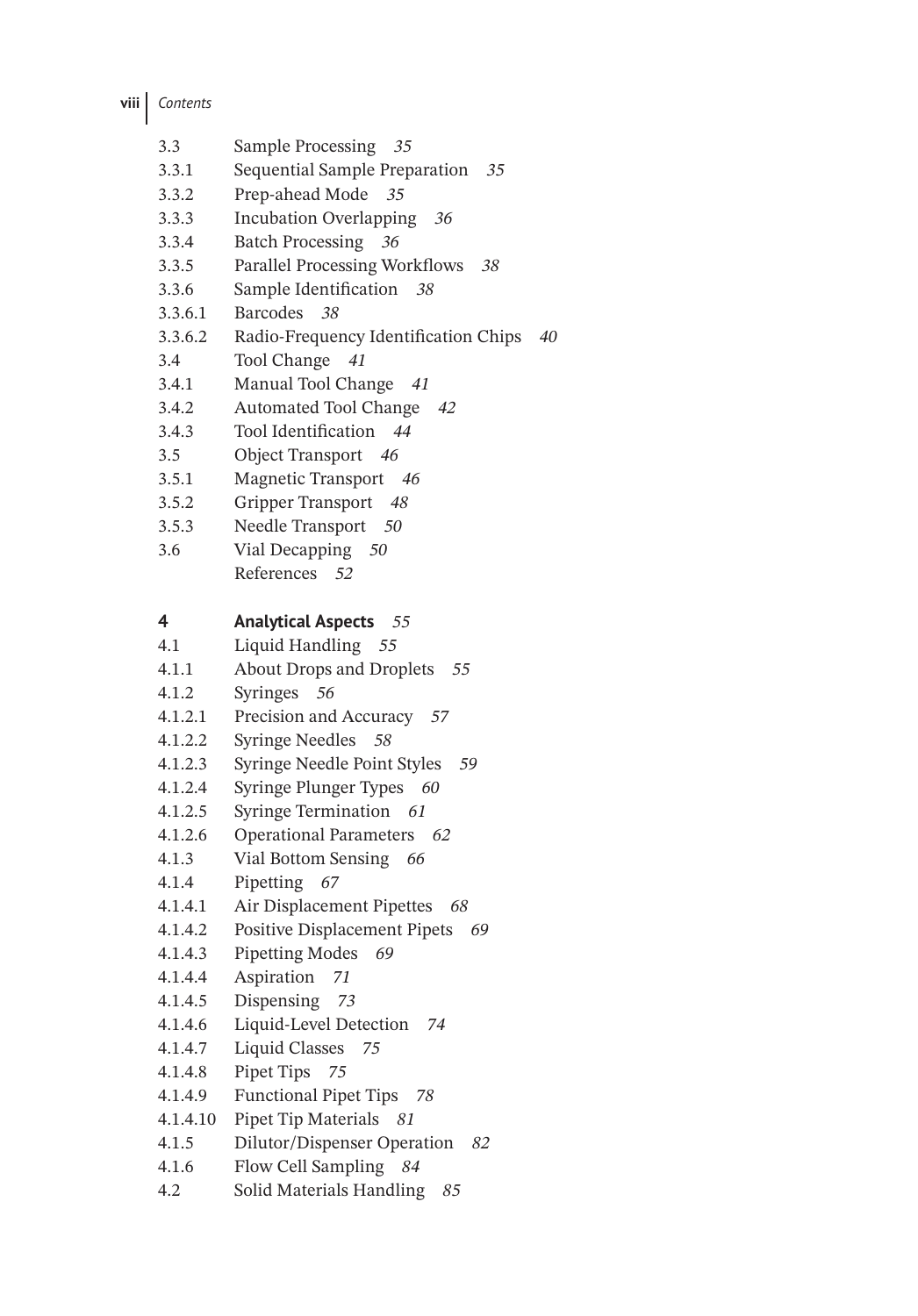- 4.2.1 Workflows with Solid Materials *86*
- 4.2.2 Automated Solids Dosing by Powder Dispensing *86*
- 4.3 Weighing *88*
- 4.4 Extraction *90*
- 4.4.1 Liquid Extraction *91*
- 4.4.2 Pressurized Fluid Extraction *92*
- 4.4.2.1 Solvents and Extraction *93*
- 4.4.2.2 Miniaturization and Automation *94*
- 4.4.2.3 In-Cell Clean-Up *96*
- 4.4.2.4 International Standard Methods *97*
- 4.4.3 Liquid/Liquid Extraction *97*
- 4.4.4 Dispersive Liquid/Liquid Micro-Extraction *100*
- 4.4.4.1 Automated DLLME Workflows *103*
- 4.4.4.2 DLLME for Soil and Urine *103*
- 4.4.4.3 DLLME for Pesticides in Food *104*
- 4.4.4.4 DLLME Hyphenation with LC *104*
- 4.4.5 Sorptive Sample Preparation *104*
- 4.4.5.1 Solid-Phase Micro-Extraction *105*
- 4.4.5.2 SPME Fiber *109*
- 4.4.5.3 SPME Arrow *112*
- 4.4.5.4 Solid-Phase Micro-Extraction with Derivatization *116*
- 4.4.5.5 Direct Solid-Phase Micro-Extraction Mass Spectrometry *119*
- 4.4.5.6 Stir Bar Sorptive Extraction *121*
- 4.4.5.7 Thin-Film Micro-Extraction *123*
- 4.5 Clean-Up Procedures *124*
- 4.5.1 Filtration *124*
- 4.5.1.1 Filter Materials *125*
- 4.5.1.2 Syringe Filter *126*
- 4.5.1.3 Filter Vials *127*
- 4.5.2 Solid-Phase Extraction *129*
- 4.5.2.1 The General SPE Clean-Up Procedure *133*
- 4.5.2.2 On-Line SPE *134*
- 4.5.2.3 Micro-SPE Clean-Up *137*
- 4.5.2.4 Syringe-Based Micro-SPE *141*
- 4.5.3 Gel Permeation Chromatography *143*
- 4.5.3.1 Standardized Methods *145*
- 4.5.3.2 Workflow and Instrument Configuration *145*
- 4.5.3.3 GPC-GC Online Coupling *146*
- 4.5.3.4 Micro-GPC-GC Online Coupling *147*
- 4.6 Centrifugation *148*
- 4.7 Evaporation *150*
- 4.8 Derivatization *153*
- 4.8.1 For LC and LC-MS *154*
- 4.8.1.1 Aromatic Acid Chlorides *154*
- 4.8.1.2 Dansylchloride *155*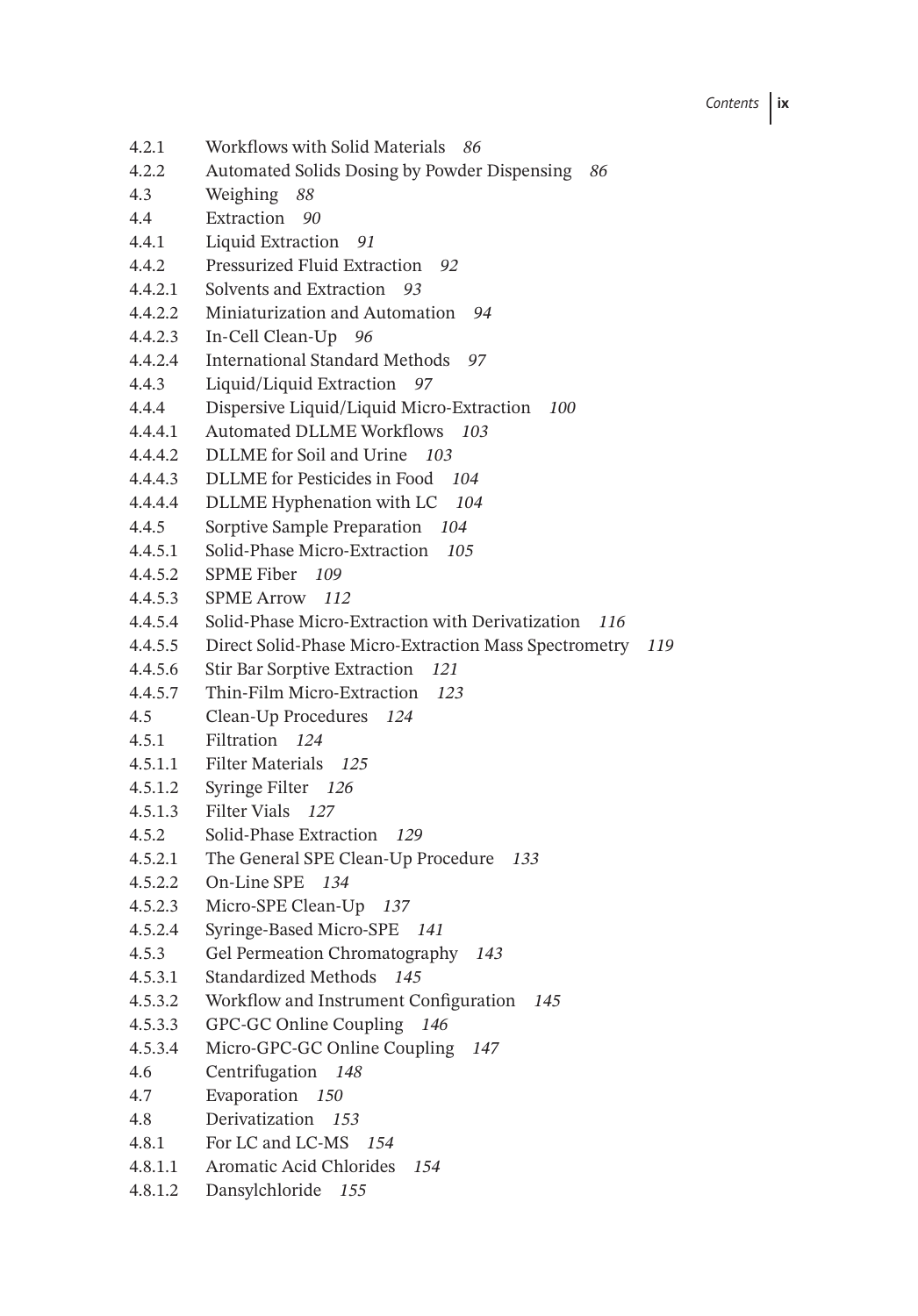**x** *Contents*

| 4.8.1.3 | Ninhydrin Reaction 155                         |
|---------|------------------------------------------------|
| 4.8.1.4 | <b>FMOC Derivatization</b> 155                 |
| 4.8.2   | For GC and GC-MS 156                           |
| 4.8.2.1 | Silylation 156                                 |
| 4.8.2.2 | Acetylation 157                                |
| 4.8.2.3 | Methylation 157                                |
| 4.8.2.4 | Methoxyamination 158                           |
| 4.8.2.5 | Fluorinating Reagents 158                      |
| 4.8.3   | For GC and GC-MS In-Port Derivatization<br>159 |
| 4.9     | Temperature Control 163                        |
| 4.9.1   | Heating 163                                    |
| 4.9.1.1 | Incubation Overlapping 163                     |
| 4.9.2   | Cooling 164                                    |
| 4.10    | Mixing 166                                     |
| 4.10.1  | Vortexing 166                                  |
| 4.10.2  | Agitation 167                                  |
| 4.10.3  | Spinning 169                                   |
| 4.10.4  | Mixing with Syringes 169                       |
| 4.10.5  | Cycloidal Mixing 169                           |
|         |                                                |

References *171*

## **5 Integration into Analysis Techniques** *191*

- 5.1 GC Volatiles Analysis *191*
- 5.1.1 Static Headspace Analysis *192*
- 5.1.1.1 Overcoming Matrix Effects *194*
- 5.1.1.2 Measures to Increase Analyte Sensitivity *195*
- 5.1.1.3 Static Headspace Injection Technique *195*
- 5.1.2 Multiple Headspace Quantification *197*
- 5.1.3 Dynamic Headspace Analysis *201*
- 5.1.3.1 Purge and Trap *202*
- 5.1.3.2 Dynamic Headspace Analysis with In-Tube Extraction *204*
- 5.1.3.3 Dynamic Headspace Analysis Using Sorbent Tubes *207*
- 5.1.3.4 Needle Trap Microextraction *208*
- 5.1.4 Tube Adsorption *210*
- 5.2 GC Liquid Injection *222*
- 5.2.1 Sandwich Injection *222*
- 5.2.2 Hot Needle Injection *222*
- 5.2.3 Liquid Band Injection *224*
- 5.2.4 Automated Liner Exchange *226*
- 5.3 LC–GC Online Injection *230*
- 5.4 LC Injection *233*
- 5.4.1 Dynamic Load and Wash *234*
- 5.4.2 Using LC Injection Ports with a Pipette Tool *235* References *237*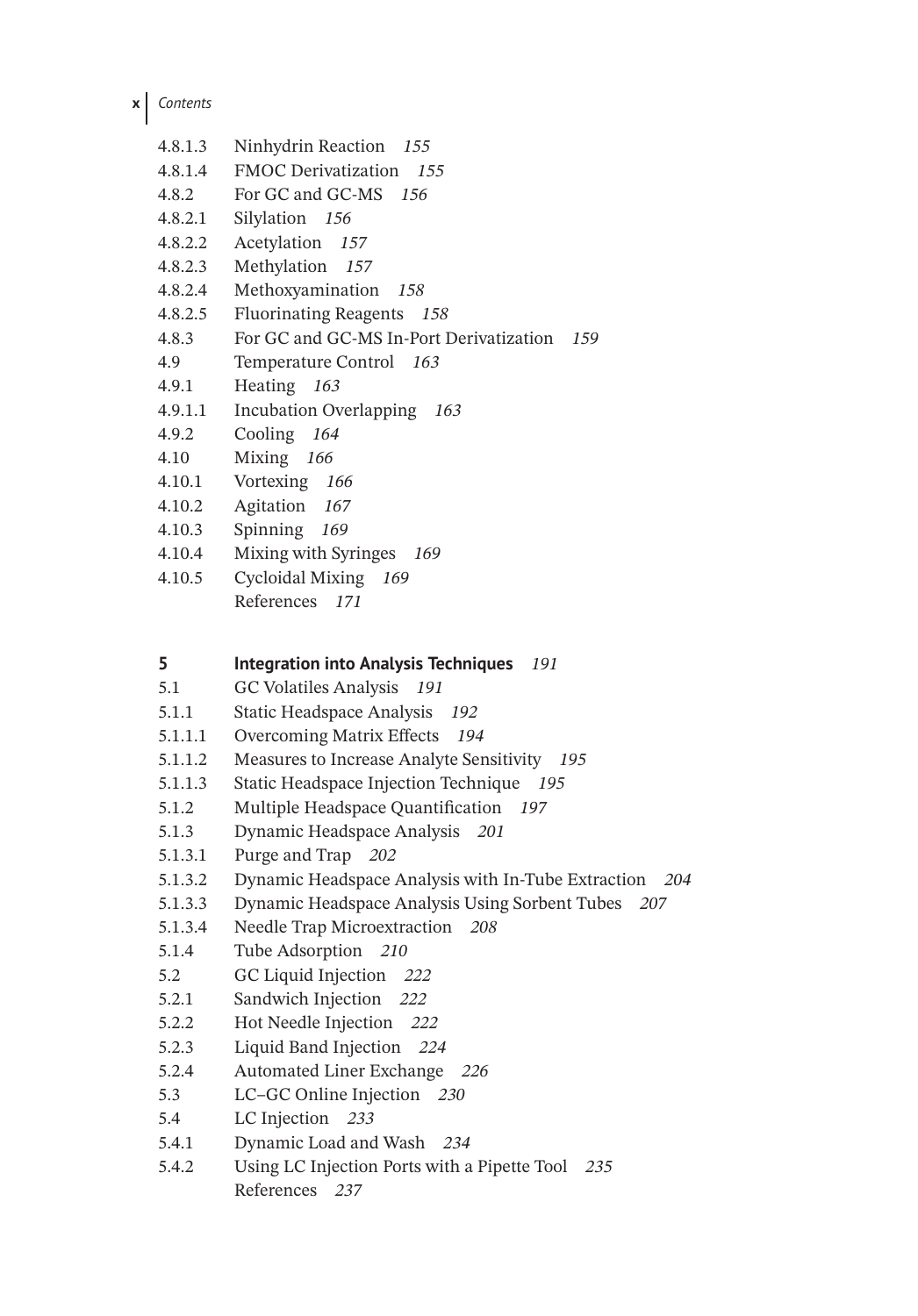- **6 Solutions for Automated Analyses** *247*
	- First About Safety *248*
- 6.1 Dilution *248*
- 6.1.1 Geometric Dilution of Reference Standards *248*
- 6.1.2 Dilution for Calibration Curves *251*
- 6.1.3 Preparation of Working Standards *256*
- 6.2 Derivatization *259*
- 6.2.1 Silylation *260*
- 6.2.2 SPME On-Fiber Derivatization *262*
- 6.2.3 Metabolite Profiling by Methoximation and Silylation *266*
- 6.3 Taste and Odor Compounds Trace Analysis *271*
- 6.4 Sulfur Compounds in Tropical Fruits *276*
- 6.5 Ethanol Residues in Halal Food *284*
- 6.6 Volatile Organic Compounds in Drinking Water *289*
- 6.7 Geosmin and 2-MIB *295*
- 6.8 Solvent Elution from Charcoal *301*
- 6.9 Semivolatile Organic Compounds in Water *304*
- 6.10 Polyaromatic Hydrocarbons in Drinking Water *315*
- 6.11 Fatty Acid Methylester *321*
- 6.11.1 Application *321*
- 6.12 MCPD and Glycidol in Vegetable Oils *328*
- 6.13 Mineral Oil Hydrocarbons MOSH/MOAH *339*
- 6.14 Pesticides Analysis QuEChERS Extract Clean-Up *347*
- 6.15 Glyphosate, AMPA, and Glufosinate by Online SPE-LC-MS *362*
- 6.16 Pesticides, PPCPs, and PAHs by Online-SPE Water Analysis *368*
- 6.17 Residual Solvents *375*
- 6.18 Chemical Warfare Agents in Water and Soil *382*
- 6.19 Shale Aldehydes in Beer *390*
- 6.20 Phthalates in Polymers *394* References *400*
- **A Appendix** *413*
- A.1 Robotic System Control *413*
- A.1.1 Maestro Software *413*
- A.1.2 Chronos Software *414*
- A.1.3 Graphical Workflow Programming *415*
- A.1.4 Sample Control Software *416*
- A.1.5 Local System Control *417*
- A.1.6 Script Control Language *418*
- A.2 System Maintenance *418*
- A.2.1 Syringes *418*
- A.2.1.1 Manual Syringe Handling *418*
- A.2.1.2 Syringe Cleaning *418*
- A.2.1.3 Plunger Cleaning *419*
- A.2.1.4 Needle Cleaning *419*